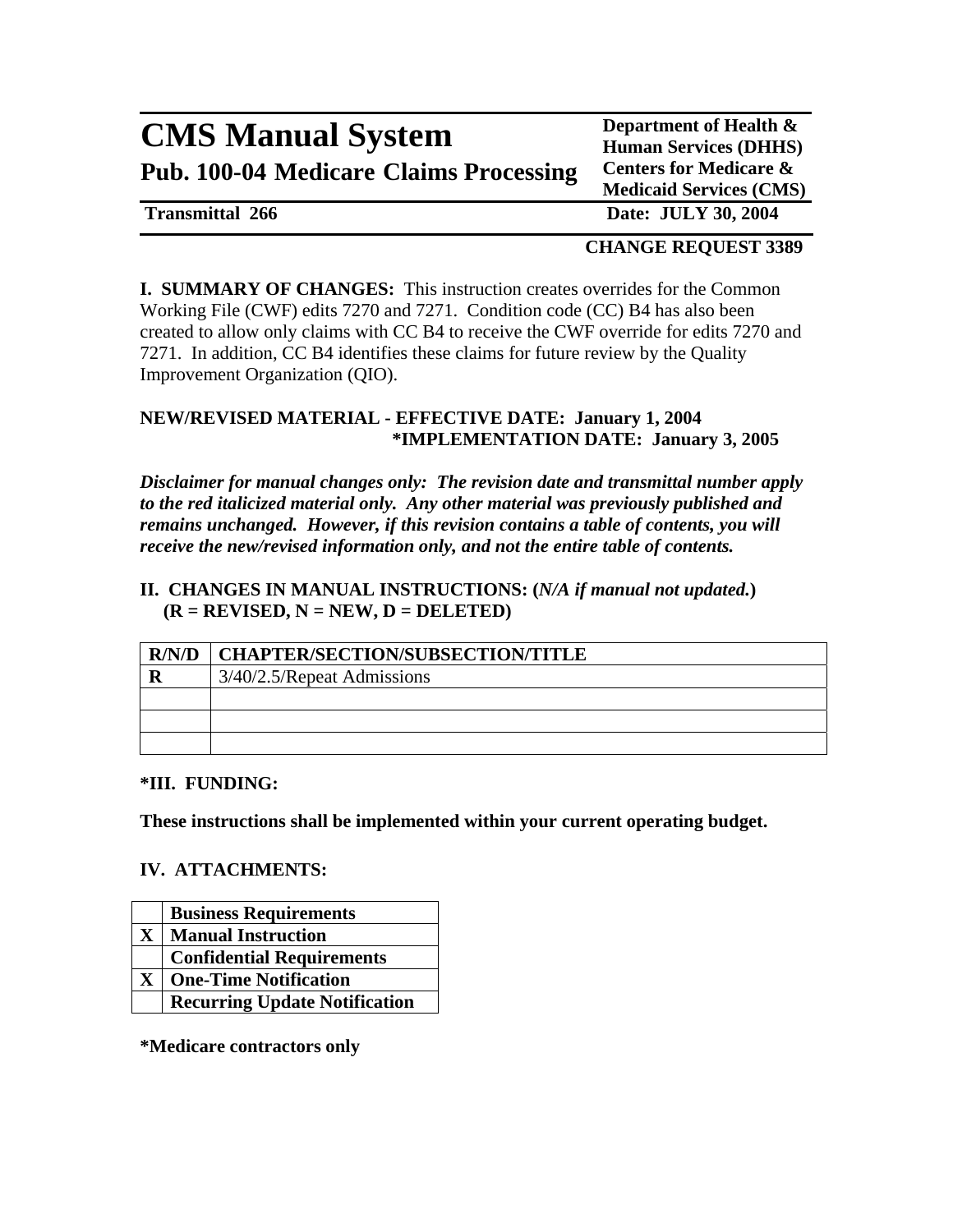# **Attachment - One-Time Notification**

### **SUBJECT: Revision of Common Working File (CWF) Editing for Same-Day, Same-Provider Acute Care Readmissions**

## **I. GENERAL INFORMATION**

### **A. Background:**

The Office of the Inspector General (OIG) completed a report entitled "Review of Medicare Same-Day, Same-Provider Acute Care Readmissions in Pennsylvania During the Calendar Year 1998" (Common Identification #A-03-01-0001). The OIG recommended that CMS consider the feasibility of establishing an edit check in the fiscal intermediaries' (FIs) claims processing system to identify for review all same-day, same-provider acute care readmissions where the beneficiary was coded as being discharged to another provider before being readmitted.

Effective January 1, 2004, change request (CR) 2716 (Transmittal A-03-065) established CWF edits to ensure accurate payment for beneficiaries readmitted to the same Inpatient Prospective Payment System (IPPS) provider on the same day. These edits rejected subsequent claims with the same provider on the same day. Fiscal intermediaries (FIs) were also instructed to return claims to the IPPS provider for adjustment.

This instruction creates an override to the edits for claims that contain condition code (CC) B4.

# **B. Policy:**

Only one diagnosis related group (DRG) payment should be paid for related same-day, same-provider admissions.

**C. Provider Education:** "A provider education article related to this instruction will be available at<http://www.cms.hhs.gov/medlearn/matters> shortly after the CR is released. You will receive notification of the article release via the established "medlearn matters" listserv. Contractors shall post this article, or a direct link to this article, on their Web site and include information about it in a listserv message within one week of the availability of the provider education article. In addition, the provider education article must be included in your next regularly scheduled bulletin."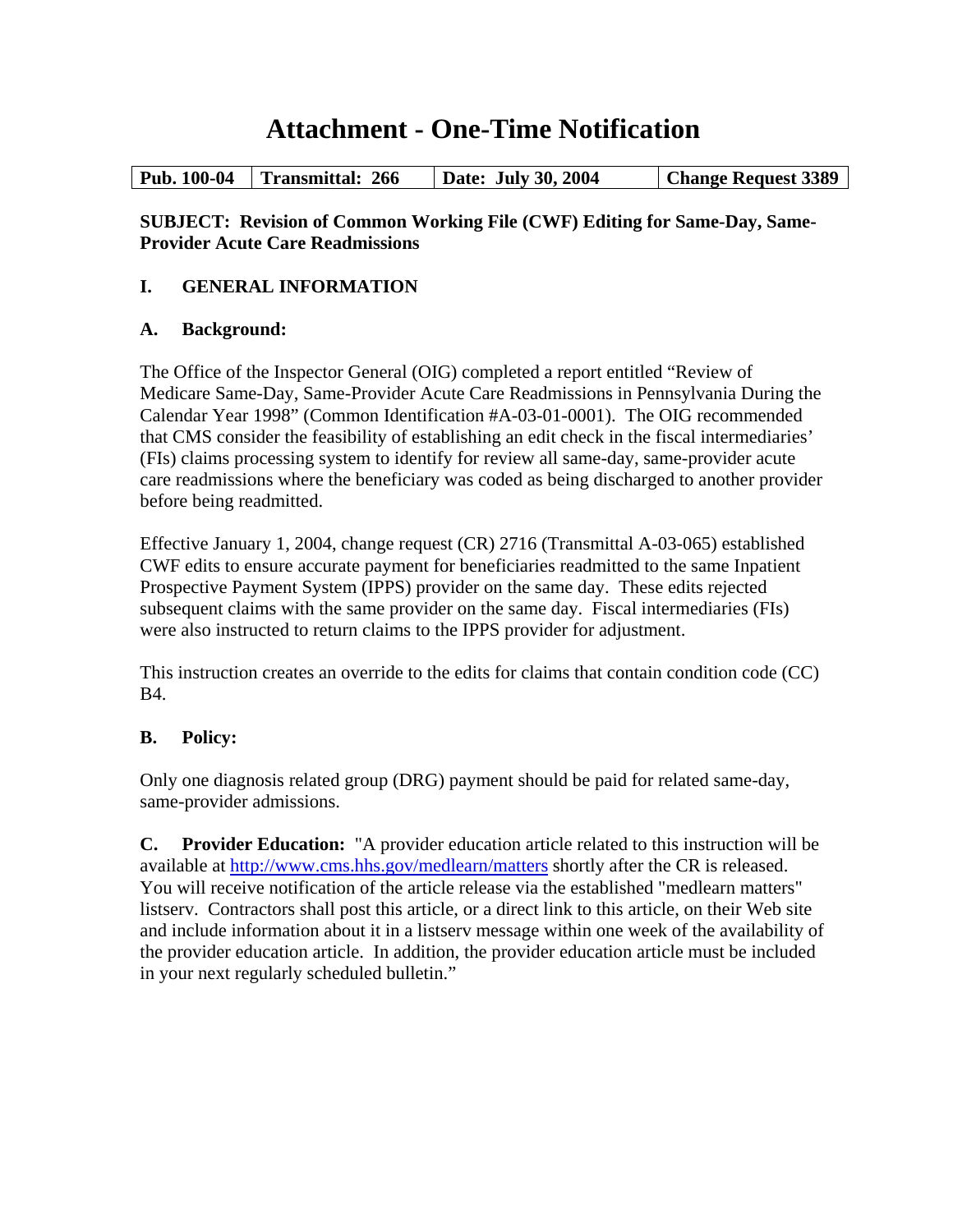# **II. BUSINESS REQUIREMENTS**

*"Shall" denotes a mandatory requirement "Should" denotes an optional requirement* 

| <b>Requirement #</b> | <b>Requirements</b>                                                                                                                                                                                                                                                                                                                                                                                             | <b>Responsibility</b> |
|----------------------|-----------------------------------------------------------------------------------------------------------------------------------------------------------------------------------------------------------------------------------------------------------------------------------------------------------------------------------------------------------------------------------------------------------------|-----------------------|
| 3389.1               | Fiscal intermediaries shall accept condition<br>code (CC) B4.                                                                                                                                                                                                                                                                                                                                                   | FIs, FISS             |
| 3389.1.1             | The Common Working File shall accept CC B4.                                                                                                                                                                                                                                                                                                                                                                     | <b>CWF</b>            |
| 3389.2               | The CWF shall create an override for CWF Edit<br>7270 for claims that have (CC) B4.                                                                                                                                                                                                                                                                                                                             | <b>CWF</b>            |
| 3389.2.1             | The CWF shall create an override for CWF Edit<br>7271 for claims that have CC B4.                                                                                                                                                                                                                                                                                                                               | <b>CWF</b>            |
| 3389.3               | Fiscal intermediaries should return to provider<br>(RTP) any IPPS acute care claim that has been<br>held due to CWF edits 7270 and 7271.                                                                                                                                                                                                                                                                        | FIs, FISS             |
| 3389.3.1             | Fiscal intermediaries shall create a medical<br>policy parameter to identify claims received<br>before February 1, 2005 with the following:<br>Date of discharge before January 1,<br>2005; and<br>CC <sub>B4</sub>                                                                                                                                                                                             | FIs, FISS             |
| 3389.3.2             | Fiscal intermediaries shall add CC 15 to apply<br>interest on claims, described in requirement<br>3389.3.1, beginning the day after the discharge                                                                                                                                                                                                                                                               | FIs, FISS             |
| 3389.4               | date on the claim.<br>The CWF shall reject intervening claims when<br>an acute care PPS hospital claim receives CWF<br>Edit 7270 for the same day as the intervening<br>stay (e.g., An acute care PPS hospital transfers<br>patient to a skilled nursing facility (SNF). SNF<br>admits patient, but transfers patient back to the<br>original acute care PPS hospital on the same<br>day as the original stay). | <b>CWF</b>            |
| 3389.4.1             | The CWF shall reject intervening claims when<br>an acute care PPS hospital claim receives CWF<br>Edit 7271 for the same day as the intervening<br>stay (e.g. An acute care PPS hospital transfers<br>patient to a skilled nursing facility (SNF). SNF<br>admits patient, but transfers patient back to the<br>original acute care PPS hospital on the same<br>day as the original stay).                        | <b>CWF</b>            |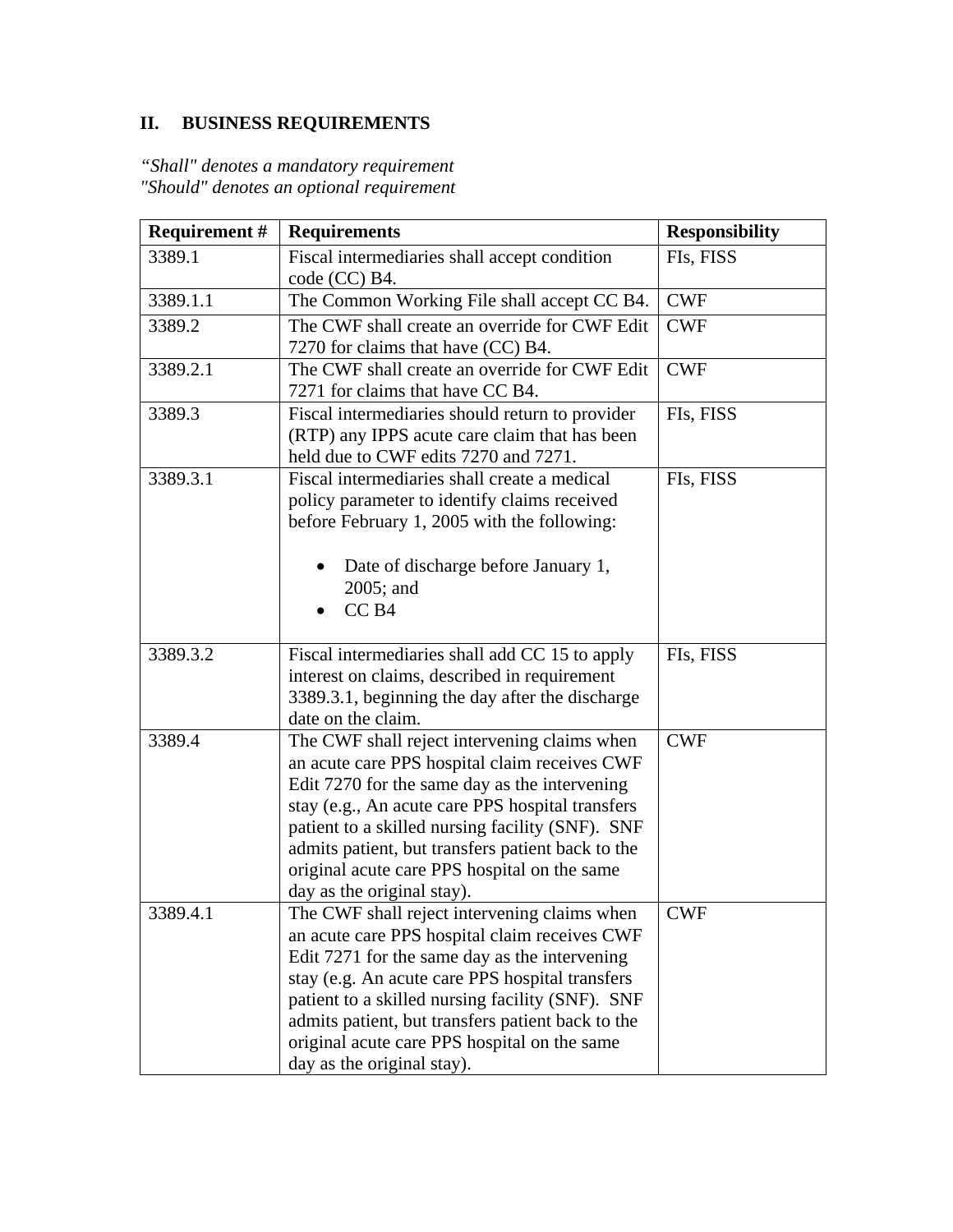### **III. SUPPORTING INFORMATION & POSSIBLE DESIGN CONSIDERATIONS**

#### **A. Other Instructions:**

| $\vert$ X-Ref Requirement #   Instructions |                                                            |
|--------------------------------------------|------------------------------------------------------------|
| 3389.4                                     | Providers should resubmit claims affected by CWF Edit 7270 |
|                                            | within the timely filing period.                           |
| 3389.4.1                                   | Providers should resubmit claims affected by CWF Edit 7271 |
|                                            | within the timely filing period.                           |

# **B. Design Considerations: N/A**

| X-Ref Requirement #   Recommendation for Medicare System Requirements |
|-----------------------------------------------------------------------|
|                                                                       |

### **C. Interfaces: N/A**

| X-Ref Requirement #   Recommendation for Medicare System Requirements |
|-----------------------------------------------------------------------|
|                                                                       |

# **D. Contractor Financial Reporting /Workload Impact: N/A**

- **E. Dependencies: N/A**
- **F. Testing Considerations: N/A**

## **IV. SCHEDULE, CONTACTS, AND FUNDING**

| <b>Effective Date: January 1, 2004</b><br><b>Implementation Date: January 3, 2005</b>                                                              | These instructions shall be<br>implemented within your<br>current operating budget. |
|----------------------------------------------------------------------------------------------------------------------------------------------------|-------------------------------------------------------------------------------------|
| <b>Pre-Implementation Contact(s):</b> Joe Bryson at <i>jbryson2@cms.hhs.gov</i> or Sarah Shirey at<br>$\overline{\text{shirey}\omega}$ cms.hhs.gov |                                                                                     |
| <b>Post-Implementation Contact(s): Regional office</b>                                                                                             |                                                                                     |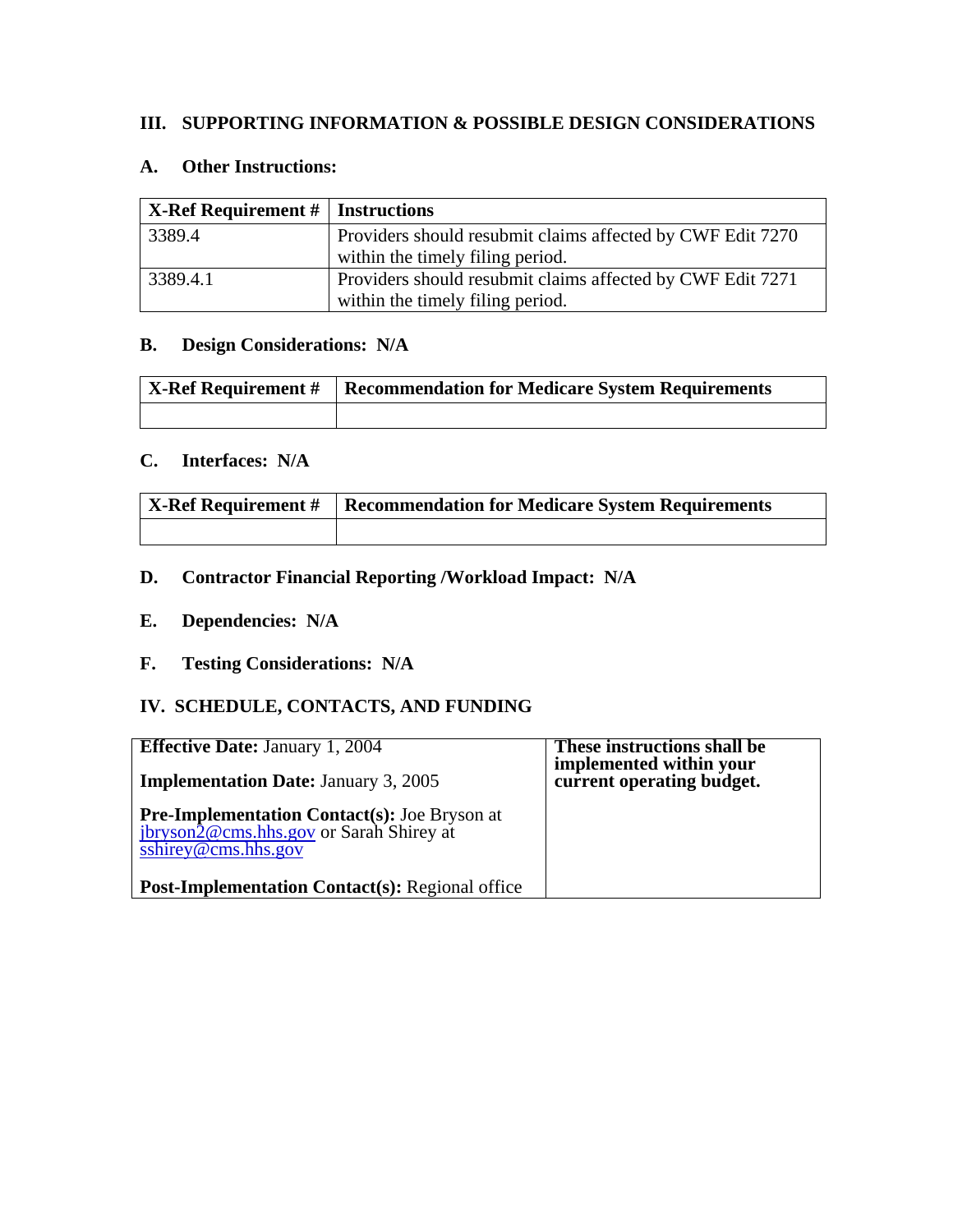# **40.2.5 - Repeat Admissions**

### *(Rev. 266, Issued 07-30-04, Effective: 01-01-04, Implementation: 01-03-05)*

### **HO-400B**

A patient who requires follow-up care or elective surgery may be discharged and readmitted or may be placed on a leave of absence.

Hospitals may place a patient on a leave of absence when readmission is expected and the patient does not require a hospital level of care during the interim period. Examples could include, but are not limited to, situations where surgery could not be scheduled immediately, a specific surgical team was not available, bilateral surgery was planned, or when further treatment is indicated following diagnostic tests but cannot begin immediately. Institutional providers may not use the leave of absence billing procedure when the second admission is unexpected.

QIOs review acute care hospital admissions occurring within 30 days of discharge from an acute care hospital if both hospitals are in the QIO's area and if it appears that the two confinements could be related. Two separate payments would be made for these cases unless the QIO denies a readmission to the same hospital.

**NOTE:** QIO review and the QIO's authority to deny readmissions is **not** limited to readmissions within 30 days. The QIO has the authority to deny the second admission to the same hospital no matter how many days elapsed since the patient's discharge.

Placing a patient on a leave of absence will not generate two payments. Only one bill and one DRG payment is made. The QIO does not consider leave of absence bills two admissions. It may select such bills for review for other reasons.

*When a patient is discharged/transferred from an acute care Prospective Payment System (PPS) hospital, and is readmitted to the same acute care PPS hospital on the same day for symptoms related to, or for evaluation and management of, the prior stay's medical condition, hospitals shall adjust the original claim generated by the original stay by combining the original and subsequent stay onto a single claim.* 

*Services rendered by other entities during a combined stay must be paid by the acute care PPS hospital. The acute care PPS hospital is responsible for the other entity's services per common Medicare practice.* 

*NOTE: Medicare does not reimburse other entities for services performed during two inpatient acute care PPS stays that are combined onto a single claim. However, the other entity's services may be considered and billed as covered services, when appropriate, by the acute care PPS hospital.* 

*When a patient is discharged/transferred from an acute care PPS hospital and is readmitted to the same acute care PPS hospital on the same day for symptoms unrelated to, and/or not for evaluation and management of, the prior stay's medical condition,*